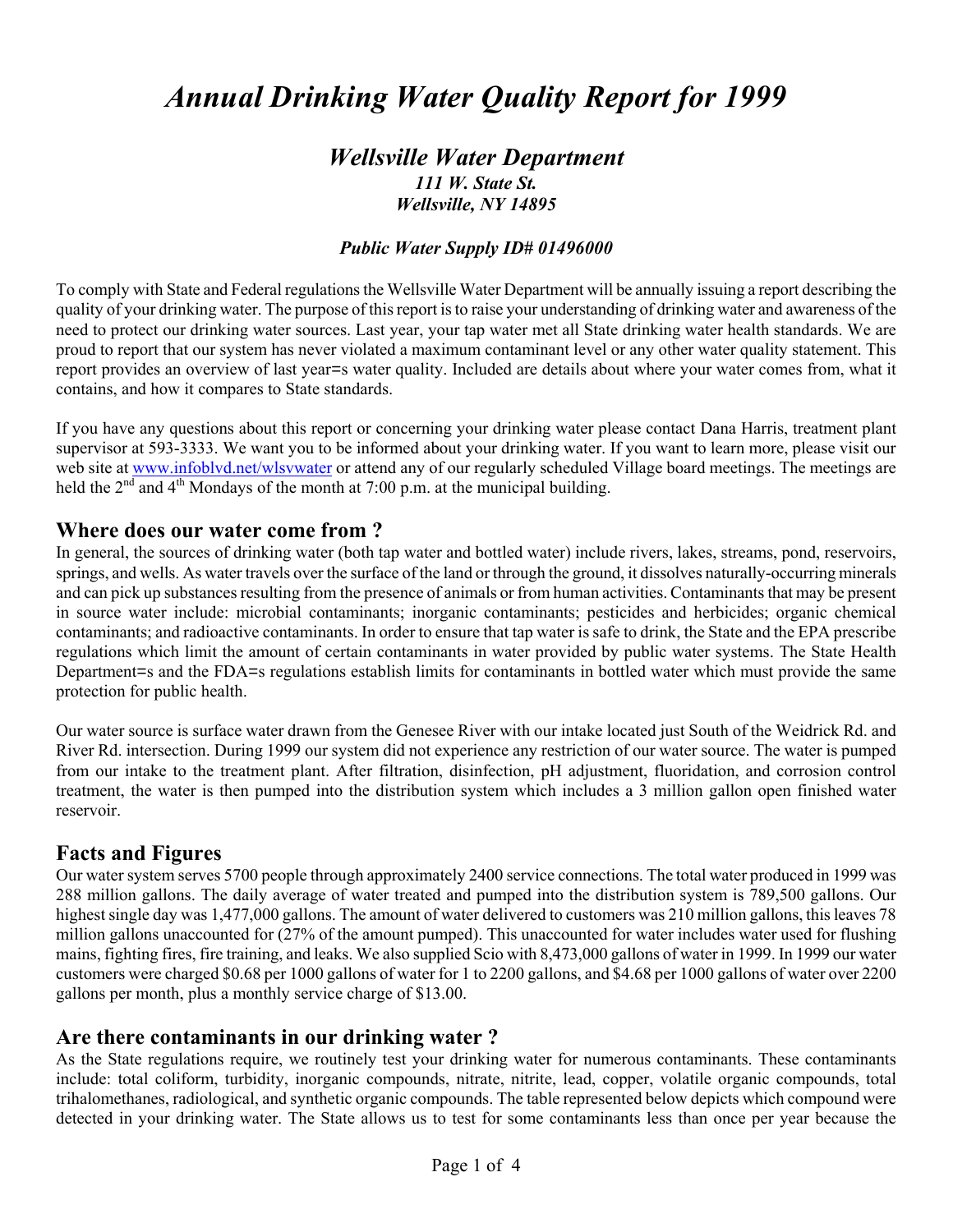concentrations of these contaminants do not change frequently. Some of our data, though representative, are more than one year old.

It should be noted that all drinking water, including bottled drinking water, may be reasonably expected to contain at least small amounts of some contaminants. The presence of contaminants does not necessarily indicate that water poses a health risk. More information about contaminants and potential health effects can be obtained by calling the EPA=s Safe Drinking Water Hotline (800-426-4791) or the Allegany County Health Department (716-268-9250).

| <b>Table of Detected Contaminants</b>                                                        |                            |                          |                                        |                               |             |                         |                                                                              |
|----------------------------------------------------------------------------------------------|----------------------------|--------------------------|----------------------------------------|-------------------------------|-------------|-------------------------|------------------------------------------------------------------------------|
| Contaminant                                                                                  | <b>Violation</b><br>Yes/No | Date of<br><b>Sample</b> | Level<br><b>Detected</b>               | <b>Unit of</b><br>Measurement | <b>MCLG</b> | <b>Regulatory Limit</b> | <b>Likely Source of</b><br>Contamination                                     |
| <b>Microbiological Contaminants</b>                                                          |                            |                          |                                        |                               |             |                         |                                                                              |
| Turbidity $1$                                                                                | N <sub>0</sub>             | 12/17/99                 | 0.15                                   | ntu                           | N/A         | $TT = 0.5$ ntu          | Soil Runoff                                                                  |
| Radiological Contaminants - No contaminants detected                                         |                            |                          |                                        |                               |             |                         |                                                                              |
| <b>Inorganic Contaminants</b>                                                                |                            |                          |                                        |                               |             |                         |                                                                              |
| Chloride                                                                                     | N <sub>0</sub>             | 08/30/99                 | 38.1                                   | mg/l                          | N/A         | $MCL = 250$             | Naturally occurring or indicative<br>of road salt contamination              |
| Copper $^2$                                                                                  | N <sub>0</sub>             | 08/98                    | 0.46                                   | mg/l                          | 1.3         | $AL = 1.3$              | Corrosion of galvanized pipes;<br>Erosion of natural deposits                |
| Fluoride                                                                                     | No                         | 05/07/99                 | 1.49                                   | mg/l                          | N/A         | $MCL = 2.2$             | Erosion of natural deposits; water<br>additive that promotes strong<br>teeth |
| Lead $3$                                                                                     | N <sub>0</sub>             | 08/98                    | $\overline{7}$<br>(range)<br>$ND - 51$ | ug/l                          | $\theta$    | $AL = 15$               | Corrosion of household plumbing<br>systems; Erosion of natural<br>deposits   |
| Synthetic Organic Contaminants including Pesticides & Herbicides - No contaminants detected. |                            |                          |                                        |                               |             |                         |                                                                              |
| Volatile Organic Contaminants - No contaminants detected                                     |                            |                          |                                        |                               |             |                         |                                                                              |
| <b>Disinfection Byproducts - No contaminants detected</b>                                    |                            |                          |                                        |                               |             |                         |                                                                              |

**Notes:**

1 - Turbidity is a measure of the cloudiness of the water. We test it because it is a good indicator of the effectiveness of our filtration system. Our highest single turbidity measurement for the year occurred on 12/17/99. State regulations require that turbidity must always be below 0.5 NTU. 100% of our samples met this turbidity performance standard.

2 - The level presented represents the  $90<sup>th</sup>$  percentile of the 20 sites tested. A percentile is a value on a scale of 100 that indicates the percent of a distribution that is equal to or below it. The  $90<sup>th</sup>$  percentile is equal to or greater than  $90<sup>th</sup>$  of the copper values detected at your water system. In this case 20 samples were collected at your water system and the 90<sup>th</sup> percentile value was the  $18<sup>th</sup>$  highest value (0.46 mg/l). The action level for copper was not exceeded at any of the sites tested.

3 - The level presented represents the 90<sup>th</sup> percentile of the 20 sites tested. The action level for lead was exceeded at one of the sites tested.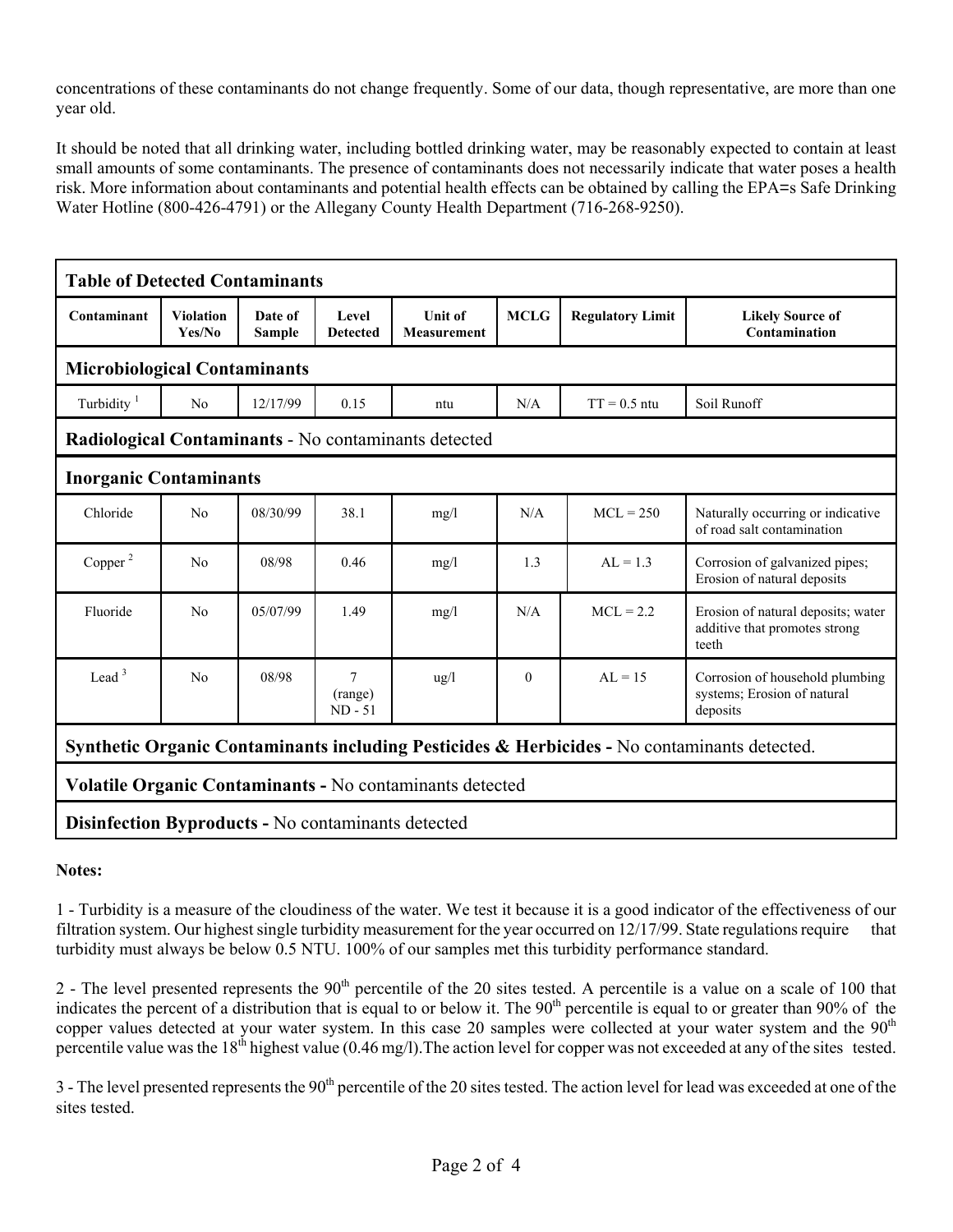#### **Definitions:**

*Maximum Contaminant Level* (MCL): The highest level of a contaminant that is allowed in drinking water. MCLs are set as close to the MCLGs as feasible.

*Maximum Contaminant Level Goal* (MCLG): The level of a contaminant in drinking water below which there is no known or expected risk to health. MCLGs allow for a margin of safety.

*Action Level* (AL): The concentration of a contaminant which, if exceeded, triggers treatment or other requirements which a water system must follow.

*Treatment Technique* (TT): A required process intended to reduce the level of a contaminant in drinking water.

*Non-Detects* (ND): Laboratory analysis indicates that the constituent is not present.

*Nephelometric Turbidity Unit* (NTU): A measure of the clarity of water. Turbidity in excess of 5 NTU is just noticeable to the average person.

*Milligrams per liter* (mg/l): Corresponds to one part of liquid in one million parts of liquid (parts per million - ppm).

*Micrograms per liter* (ug/l): Corresponds to one part of liquid in one billion parts of liquid (parts per billion - ppb).

## **What does this information mean ?**

As you can see by the table, our system had no violations. We have learned through our testing that some contaminants have been detected; however, these contaminants were detected below the level allowed by the State.

## **Is our water system meeting other rules that govern operations ?**

During 1999, our system was in compliance with all applicable State drinking water requirements.

## **Do I need to take special precautions ?**

Although our drinking water met or exceeded State and Federal regulations, some people may be more vulnerable to disease causing microorganisms or pathogens in drinking water than the general population. Immuno-compromised persons such as persons with cancer undergoing chemotherapy, persons who have undergone organ transplants, people with HIV/AIDS or other immune system disorders, some elderly, and infants can be particularly at risk from infections. These people should seek advice from their health care provider about their drinking water. EPA/CDC guidelines on appropriate means to lessen the risk of infection by Cryptosporidium, Giardia and other microbial pathogens are available from the Safe Drinking Water Hotline (800-426-4791).

## **Why save water and how to avoid wasting it ?**

Although our system has an adequate amount of water to meet present and future demands, there are a number of reasons why it is important to conserve water:

- $\checkmark$  Saving water saves energy and some of the costs associated with both of these necessities of life.
- $\checkmark$  Saving water reduces the cost of energy required to pump water.
- $\checkmark$  Saving water lessens the strain on the water system during a dry spell or drought, helping to avoid severe water use restrictions so that essential fire fighting needs are met.

You can play a role in conserving water by becoming conscious of the amount of water your household is using, and by looking for ways to use less whenever you can. It is not hard to conserve water. Conservation tips include:

- $\triangleright$  Turn off the tap when brushing your teeth.
- $\triangleright$  Check every faucet in your home for leaks. Just a slow drip can waste 15 to 20 gallons a day. Fix it up and you can save almost 6,000 gallons per year.
- $\triangleright$  Check your toilets for leaks by putting a few drops of food coloring in the tank, watch for a few minutes to see if the